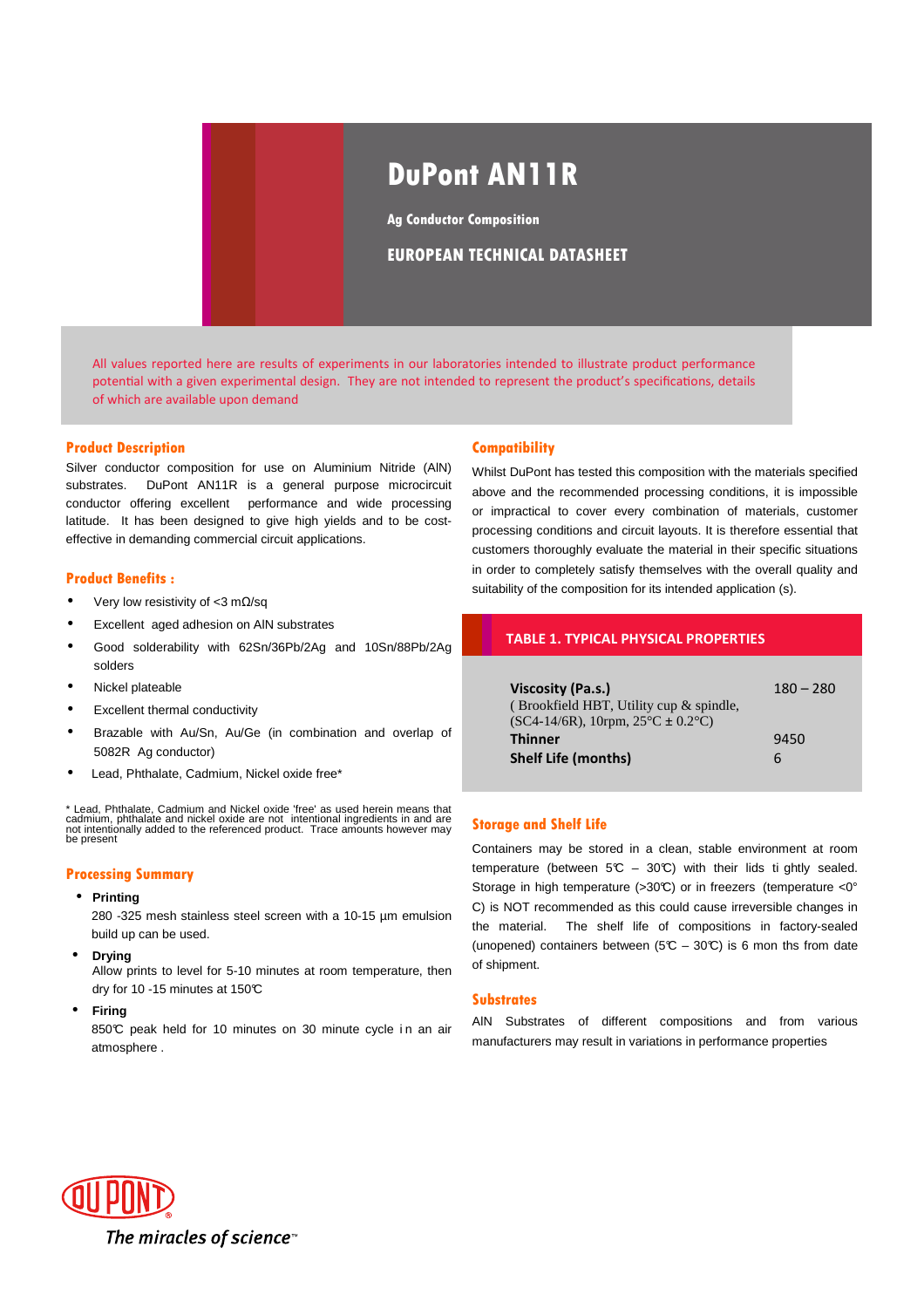# **CHART 1. FIRING PROFILE**



# **Thinner**

AN11R composition is optimized for screen printing and thinning is not normally required. Use the DuPont recommended thinner for slight adjustments to viscosity or to replace evaporation losses. The use of too much thinner or the use of a non recommended thinner may affect the rheological behaviour of the material and its printing characteristics. Please refer to table 1.Typical Physical Properties'

#### **Printing**

The composition should be thoroughly mixed before use. This is best achieved by slow, gentle hand stirring with a clean burr-free spatula (flexible plastic or stainless steel) for about 1-2 minutes. Care must be taken to avoid air entrapment. Printing should be performed in a well ventilated area. Additional information on requirements for printing areas is contained in DuPont Technical Guide EUT 7.3 'Processing-Screen Printing Rooms' available on request.

Note: optimum printing characteristics are generally achieved in the room temperature range of 20°C-23°C. It is therefor e important that the material, in its container, is at the temperature prior to commencement of printing. Class 10,000 printing area is recommended for building complex hybrids and multilayer circuits, otherwise severe yield losses could occur. Refer to 'Processing Summary'.

# **Drying**

Allow prints to level at room temperature, then dry in a well ventilated oven or conveyor dryer. Refer to 'Processing Summary'.

### **Firing**

Fire in well ventilated belt, conveyor furnace or static furnace. Air flows and extraction rates should be optimized to ensure that oxidizing conditions exist within the muffle and that no exhaust gases enter the room.

Full information on requirements for firing is contained in DuPont Technical Guide EUT 7.4 'Process Guide-Firing'. Refer to 'Processing Summary'.

#### **General**

Performance will depend to a large degree on care exercised in screen printing. Scrupulous care should be taken to keep the composition, printing screens and other tools free of metal contamination. Dust, lint and other particulate matter may also contribute to poor yields.

#### **Safety and Handling**

DuPont thick film compositions are intended for use in an industrial environment by trained personnel. All appropriate health/ safety regulations regarding storage, handling and processing of such materials should be complied with. For information on health / safety regulations please refer to the specific product MSDS and to the DuPont Safety Guide EUT 7.1 'Practical Safe Handling of Thick Film Compositions'.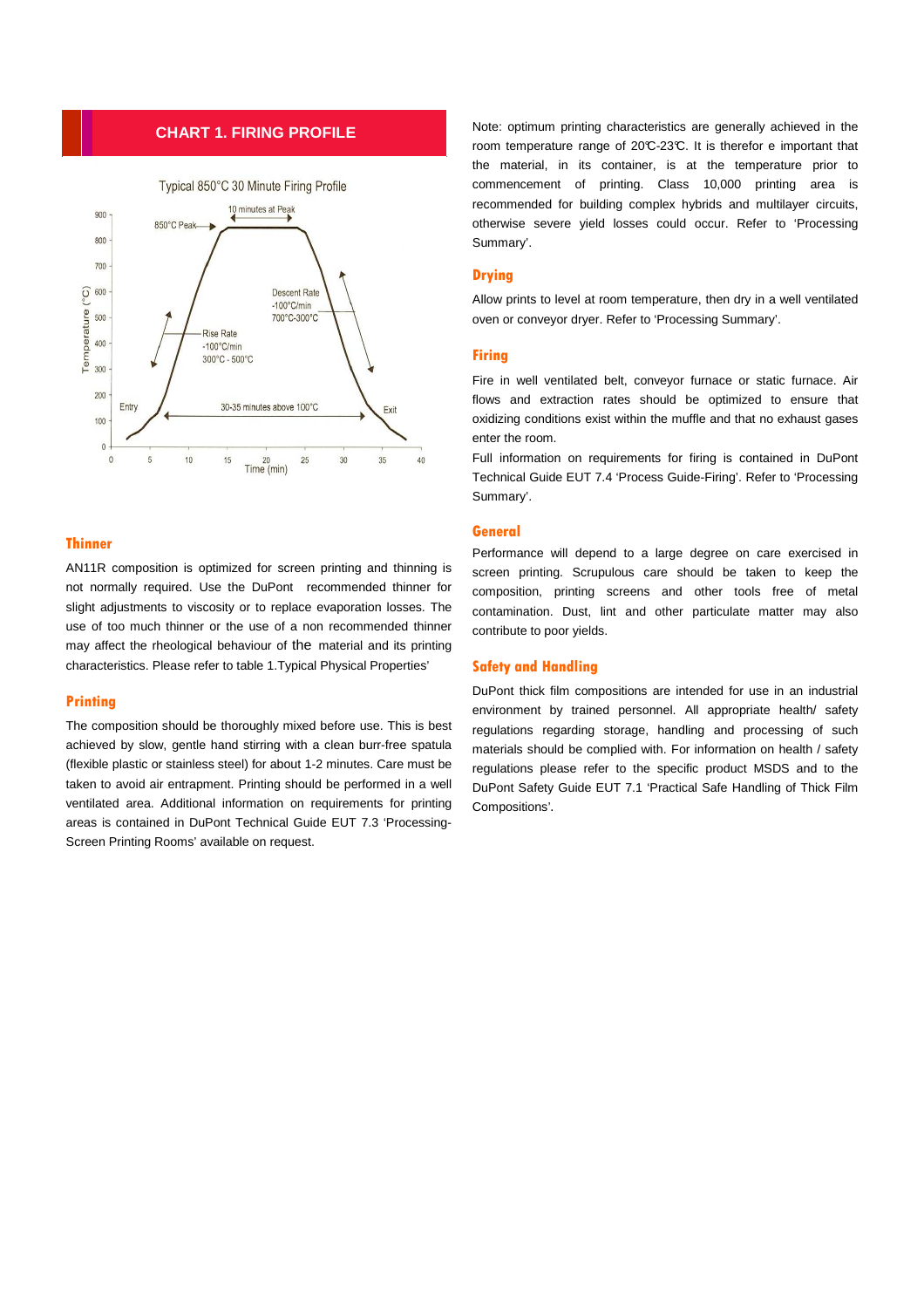# **TABLE 2. TYPICAL FIRED PROPERTIES<sup>1</sup>**

| <b>Fired Thickness (um)</b>                 | $9 - 11$       |
|---------------------------------------------|----------------|
| Print Resolution (um lines and spaces)      | 125/125        |
| Resistivity on AIN [m $\Omega/\Box$ ]       | $<$ 3          |
| (@ 12μm fired thickness)                    |                |
| Solder Acceptance <sup>2</sup> (% Coverage) |                |
| 62Sn/36Pb/2Ag@220°C                         | >95%           |
| 10Sn/88Pb/2Ag@330°C                         | >95%           |
| <b>Solder Leach Resistance (Cycles)</b>     |                |
| $62$ Sn/36Pb/2Ag @230°C                     | $\mathbf{1}$   |
| 10Sn/88Pb/2Ag@340°C                         | $\overline{2}$ |
| Adhesion [N] <sup>3</sup>                   |                |
| Initial (1xfiring)]                         | $20 - 30$      |
| Aged 1000 hours @ $150^{\circ}$ C           | $\geq 25$      |
| Aged (85%°C/85%RH,1000 hours)               | $\geq 25$      |

#### **Test Procedure**

1 Typical properties are based on laboratory data using recommended processing procedures. Unless expressly noted elsewhere the following processing conditions have been used: Firing: 30 minute cycles to a peak temperature of 850°C for 10 minutes Tested on AlN substrates

2 Using Alpha 611 flux. Solder coverage measured after a 5s dip in solder. A leaching cycle is represented by a 10s dip in solder and tested on 500µm lines. See soldering test procedure for details (H-1.12) 3 90° wire peel test on 2mmx 2mm pads soldered with 62Sn/36Pb/2Ag solder at 220°C and using a mildly activated Alpha 611. See wire peel adhesion test procedure for details (E-3.12)